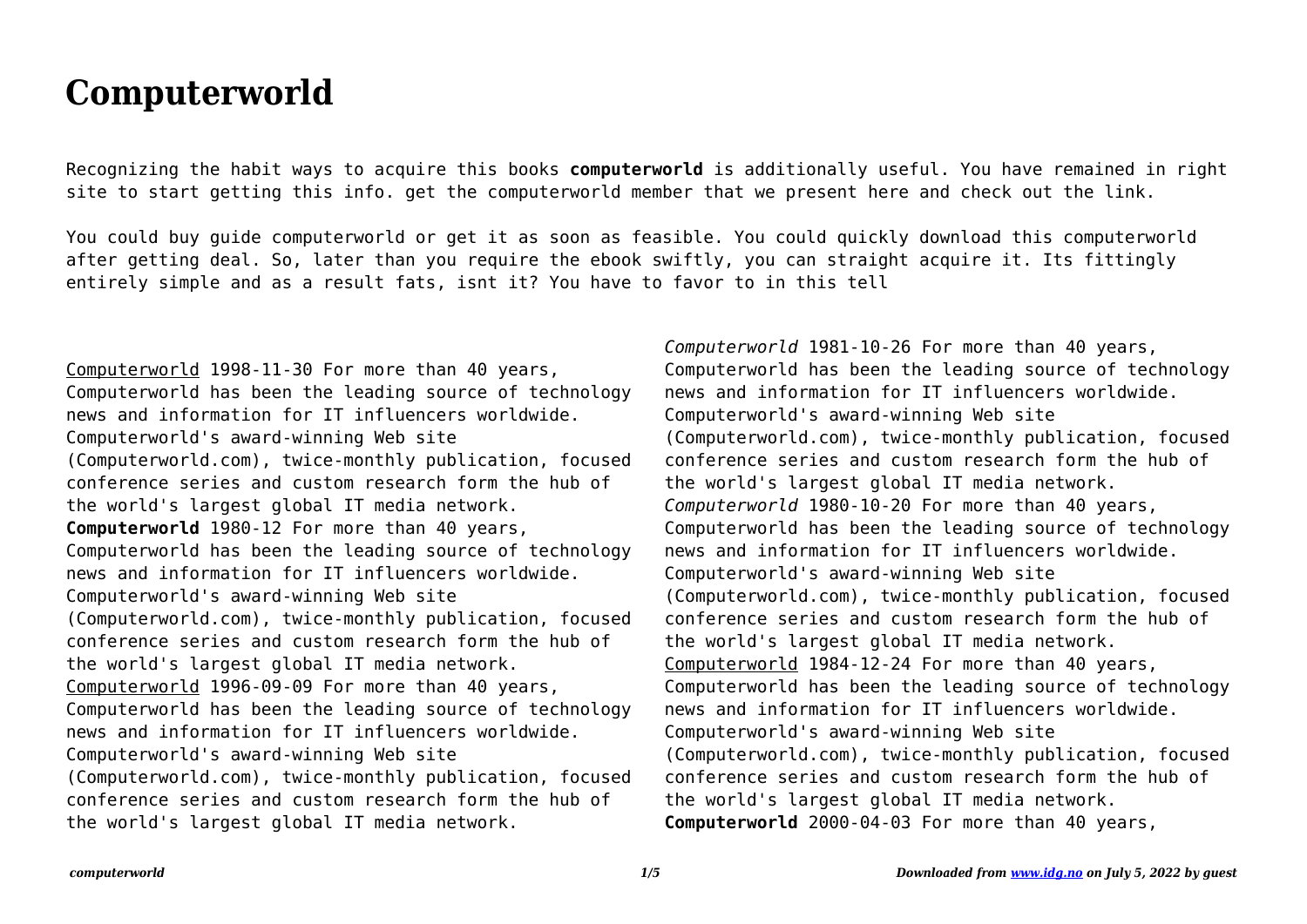Computerworld has been the leading source of technology news and information for IT influencers worldwide. Computerworld's award-winning Web site (Computerworld.com), twice-monthly publication, focused conference series and custom research form the hub of the world's largest global IT media network. **Computerworld** 1999-08-16 For more than 40 years, Computerworld has been the leading source of technology news and information for IT influencers worldwide. Computerworld's award-winning Web site (Computerworld.com), twice-monthly publication, focused conference series and custom research form the hub of the world's largest global IT media network. **Computerworld** 2001-12-10 For more than 40 years, Computerworld has been the leading source of technology news and information for IT influencers worldwide. Computerworld's award-winning Web site (Computerworld.com), twice-monthly publication, focused conference series and custom research form the hub of the world's largest global IT media network. Computerworld 1984-11 For more than 40 years, Computerworld has been the leading source of technology news and information for IT influencers worldwide. Computerworld's award-winning Web site (Computerworld.com), twice-monthly publication, focused conference series and custom research form the hub of the world's largest global IT media network. *Computerworld* 1993-11-01 For more than 40 years, Computerworld has been the leading source of technology news and information for IT influencers worldwide. Computerworld's award-winning Web site (Computerworld.com), twice-monthly publication, focused conference series and custom research form the hub of the world's largest global IT media network.

**Computerworld** 1986-01-13 For more than 40 years, Computerworld has been the leading source of technology news and information for IT influencers worldwide. Computerworld's award-winning Web site (Computerworld.com), twice-monthly publication, focused conference series and custom research form the hub of the world's largest global IT media network. **Computerworld** 1976-12-20 For more than 40 years, Computerworld has been the leading source of technology news and information for IT influencers worldwide. Computerworld's award-winning Web site (Computerworld.com), twice-monthly publication, focused conference series and custom research form the hub of the world's largest global IT media network. Computerworld 1980-05-05 For more than 40 years, Computerworld has been the leading source of technology news and information for IT influencers worldwide. Computerworld's award-winning Web site (Computerworld.com), twice-monthly publication, focused conference series and custom research form the hub of the world's largest global IT media network. *Computerworld* 2000-03-06 For more than 40 years, Computerworld has been the leading source of technology news and information for IT influencers worldwide. Computerworld's award-winning Web site (Computerworld.com), twice-monthly publication, focused conference series and custom research form the hub of the world's largest global IT media network. *Computerworld* 1993-06-21 For more than 40 years, Computerworld has been the leading source of technology news and information for IT influencers worldwide. Computerworld's award-winning Web site (Computerworld.com), twice-monthly publication, focused conference series and custom research form the hub of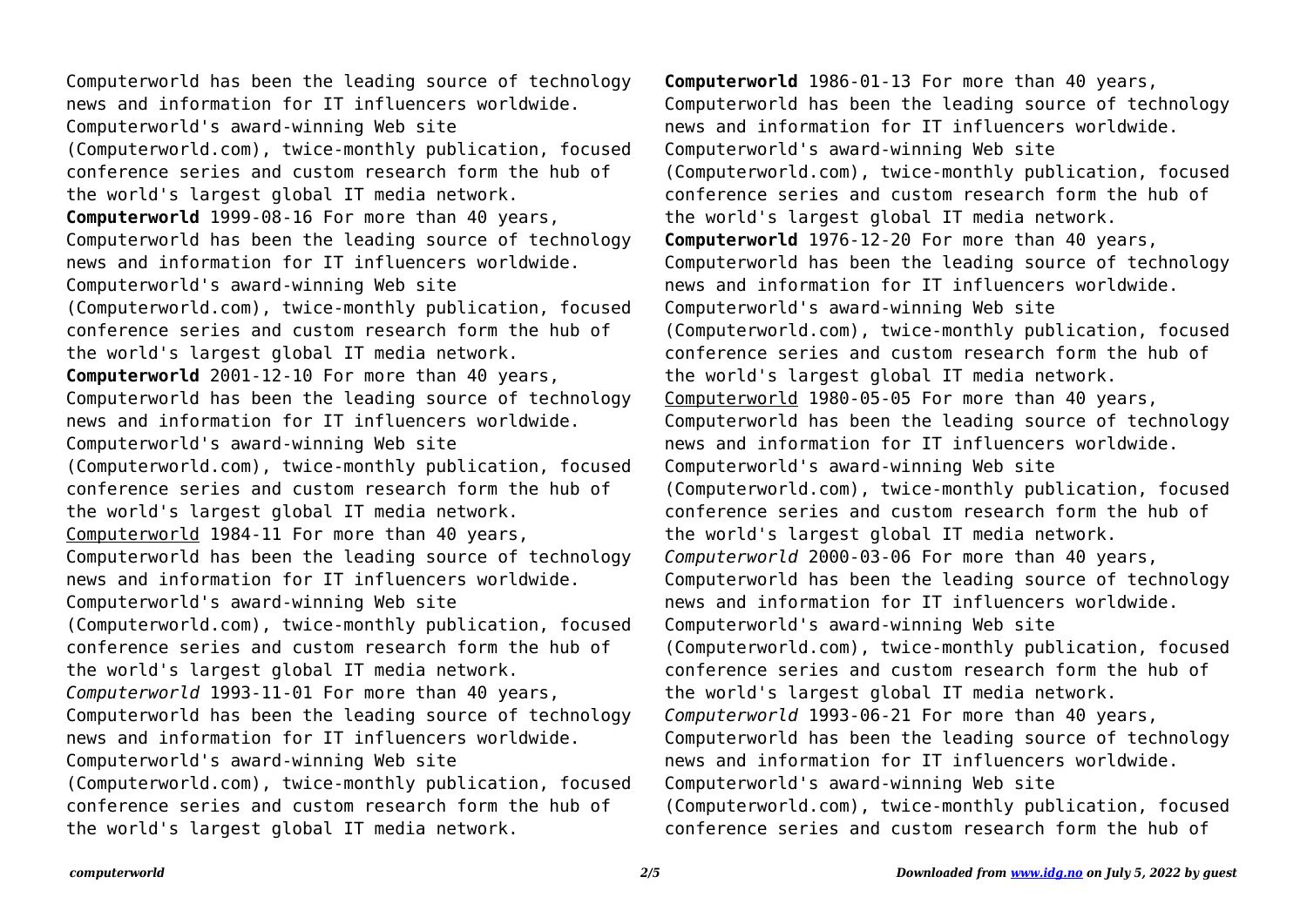the world's largest global IT media network. Computerworld 1999-01-25 For more than 40 years, Computerworld has been the leading source of technology news and information for IT influencers worldwide. Computerworld's award-winning Web site (Computerworld.com), twice-monthly publication, focused conference series and custom research form the hub of the world's largest global IT media network. **Computerworld** 1978-04-17 For more than 40 years, Computerworld has been the leading source of technology news and information for IT influencers worldwide. Computerworld's award-winning Web site (Computerworld.com), twice-monthly publication, focused conference series and custom research form the hub of the world's largest global IT media network. Computerworld 1983-04-11 For more than 40 years, Computerworld has been the leading source of technology news and information for IT influencers worldwide. Computerworld's award-winning Web site (Computerworld.com), twice-monthly publication, focused conference series and custom research form the hub of the world's largest global IT media network. **Computerworld** 1982-06-07 For more than 40 years, Computerworld has been the leading source of technology news and information for IT influencers worldwide. Computerworld's award-winning Web site (Computerworld.com), twice-monthly publication, focused conference series and custom research form the hub of the world's largest global IT media network. **Computerworld** 1993-08-23 For more than 40 years, Computerworld has been the leading source of technology news and information for IT influencers worldwide. Computerworld's award-winning Web site (Computerworld.com), twice-monthly publication, focused

conference series and custom research form the hub of the world's largest global IT media network. Computerworld 1985-03-25 For more than 40 years, Computerworld has been the leading source of technology news and information for IT influencers worldwide. Computerworld's award-winning Web site (Computerworld.com), twice-monthly publication, focused conference series and custom research form the hub of the world's largest global IT media network. **Computerworld** 1984-05-21 For more than 40 years, Computerworld has been the leading source of technology news and information for IT influencers worldwide. Computerworld's award-winning Web site (Computerworld.com), twice-monthly publication, focused conference series and custom research form the hub of the world's largest global IT media network. Computerworld 1977-09-26 For more than 40 years, Computerworld has been the leading source of technology news and information for IT influencers worldwide. Computerworld's award-winning Web site (Computerworld.com), twice-monthly publication, focused conference series and custom research form the hub of the world's largest global IT media network. **Computerworld** 1985-10-07 For more than 40 years, Computerworld has been the leading source of technology news and information for IT influencers worldwide. Computerworld's award-winning Web site (Computerworld.com), twice-monthly publication, focused conference series and custom research form the hub of the world's largest global IT media network. **Computerworld** 1999-03-15 For more than 40 years, Computerworld has been the leading source of technology news and information for IT influencers worldwide. Computerworld's award-winning Web site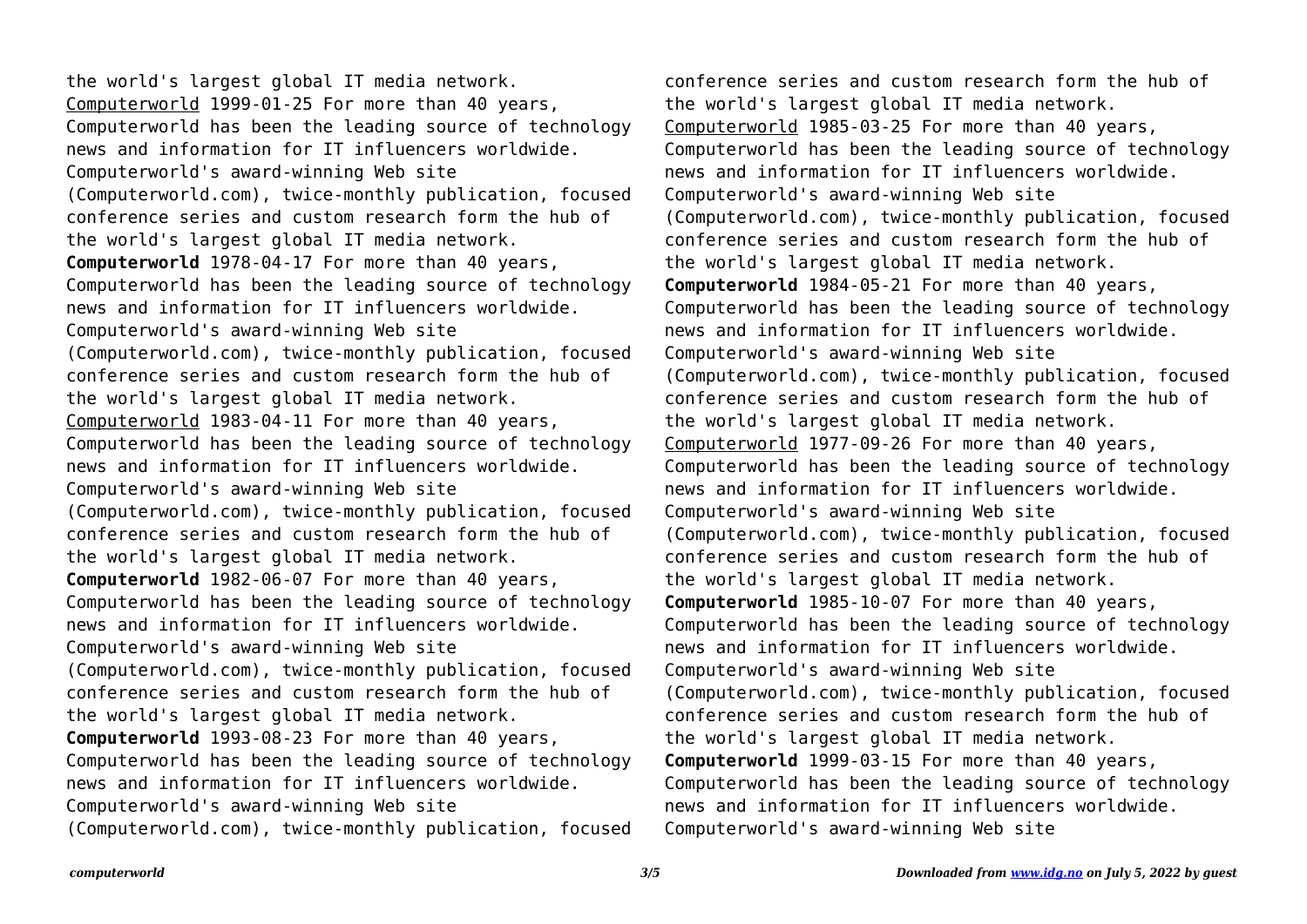(Computerworld.com), twice-monthly publication, focused conference series and custom research form the hub of the world's largest global IT media network. **Computerworld** 1985-07-22 For more than 40 years, Computerworld has been the leading source of technology news and information for IT influencers worldwide. Computerworld's award-winning Web site (Computerworld.com), twice-monthly publication, focused conference series and custom research form the hub of the world's largest global IT media network. Computerworld 1994-01-24 For more than 40 years, Computerworld has been the leading source of technology news and information for IT influencers worldwide. Computerworld's award-winning Web site (Computerworld.com), twice-monthly publication, focused conference series and custom research form the hub of the world's largest global IT media network. **Computerworld** 1988 For more than 40 years, Computerworld has been the leading source of technology news and information for IT influencers worldwide. Computerworld's award-winning Web site (Computerworld.com), twice-monthly publication, focused conference series and custom research form the hub of the world's largest global IT media network. **Computerworld** 1982-03-15 For more than 40 years, Computerworld has been the leading source of technology news and information for IT influencers worldwide. Computerworld's award-winning Web site (Computerworld.com), twice-monthly publication, focused conference series and custom research form the hub of the world's largest global IT media network. **Computerworld** 1983-07-11 For more than 40 years, Computerworld has been the leading source of technology news and information for IT influencers worldwide.

Computerworld's award-winning Web site (Computerworld.com), twice-monthly publication, focused conference series and custom research form the hub of the world's largest global IT media network. Computerworld 1985-09-30 For more than 40 years, Computerworld has been the leading source of technology news and information for IT influencers worldwide. Computerworld's award-winning Web site (Computerworld.com), twice-monthly publication, focused conference series and custom research form the hub of the world's largest global IT media network. Computerworld 1985-04-22 For more than 40 years, Computerworld has been the leading source of technology news and information for IT influencers worldwide. Computerworld's award-winning Web site (Computerworld.com), twice-monthly publication, focused conference series and custom research form the hub of the world's largest global IT media network. *Computerworld* 1973-08-29 For more than 40 years, Computerworld has been the leading source of technology news and information for IT influencers worldwide. Computerworld's award-winning Web site (Computerworld.com), twice-monthly publication, focused conference series and custom research form the hub of the world's largest global IT media network. **Computerworld** Alfred Elton Van Vogt 1983 **Computerworld** 1987-03-02 For more than 40 years, Computerworld has been the leading source of technology news and information for IT influencers worldwide. Computerworld's award-winning Web site (Computerworld.com), twice-monthly publication, focused conference series and custom research form the hub of the world's largest global IT media network. *Computerworld* 2000-05-22 For more than 40 years,